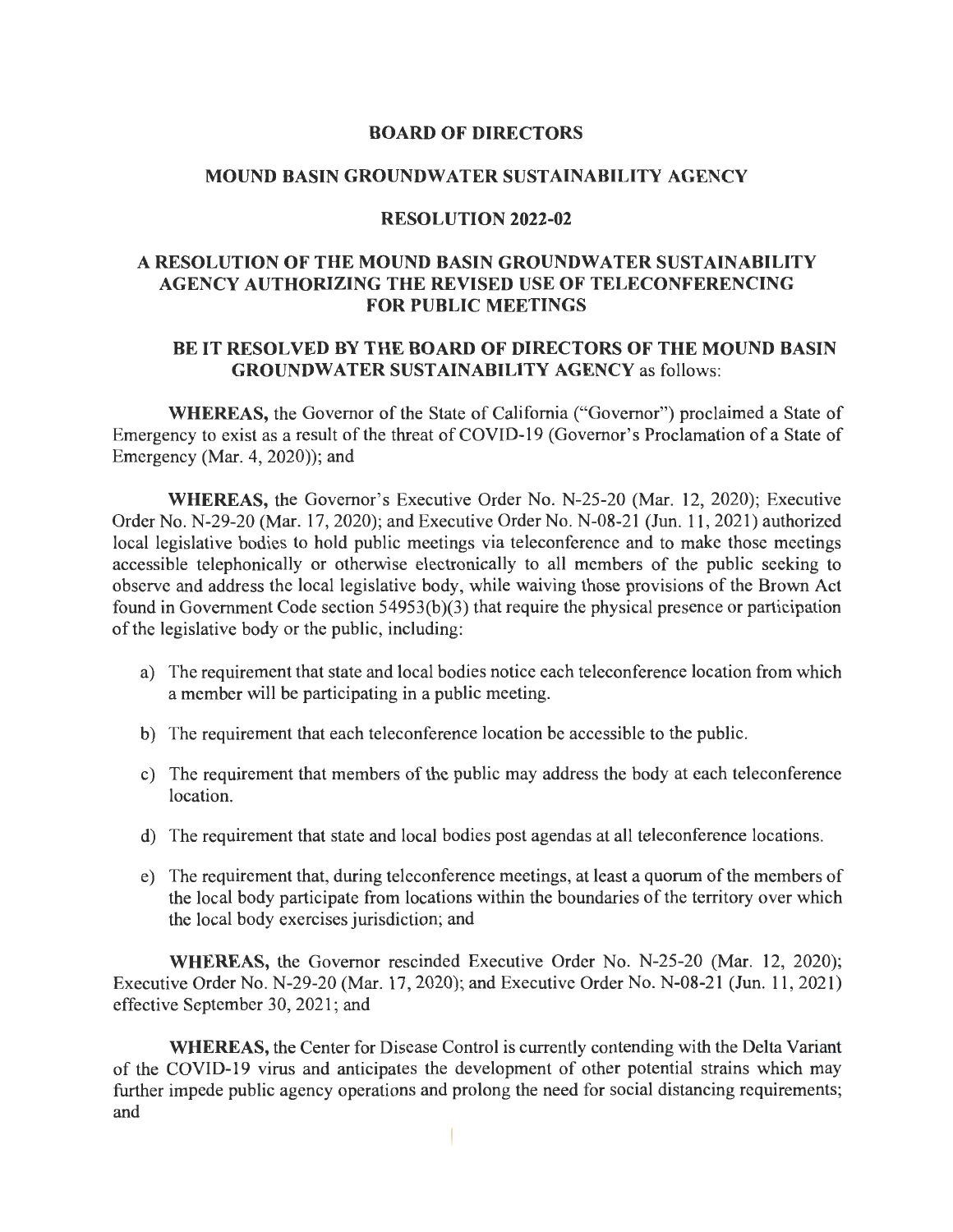**WHEREAS,** recent legislation (A.B. 361) authorizes a local legislative body to use teleconferencing for a public meeting without complying with the Brown Act's teleconferencing quorum, meeting notice, and agenda requirements set forth in Government Code section 54953(b)(3), in any of the following circumstances:

- a) The legislative body holds a meeting during a proclaimed state of emergency, and state or local officials have imposed or recommended measures to promote social distancing.
- b) The legislative body holds a meeting during a proclaimed state of emergency for purposes of determining, by majority vote, whether as a result of the emergency, meeting in person would present imminent risks to the health and safety of attendees.
- c) The legislative body holds a meeting during a proclaimed state of emergency and has determined by majority vote pursuant to b) above that, as a result of the emergency, meeting in person would present imminent risks to the health or safety of attendees.

**NOW, THEREFORE, BE IT RESOLVED** by the Board of Directors of the Mound Basin Groundwater Sustainability Agency as follows:

Section 1. Incorporation of Recitals. All the foregoing Recitals are true and correct and the Board so finds and determines. The Recitals set forth above are incorporated herein and made an operative part of this Resolution.

Section 2. Adoption of AB-361. The Board has determined by majority vote that, because of the emergency, meeting in person would present imminent risks to the health or safety of attendees.

Section 3. Continued Implementation of AB-361. If the state of emergency remains active, or if state or local officials continue to impose or recommend measures to promote social distancing, the Board shall, in order to continue meeting subject to this exemption to the Brown Act, no later than 30 days after it commences using the exemption, and every 30 days thereafter, make the following findings by majority vote:

- a) The legislative body has reconsidered the circumstances of the state of emergency; *and*
- b) Either (1) the state of emergency continues to directly impact the ability of the members to meet safely in person; or (2) state or local officials continue to impose or recommend measures to promote social distancing.

[ signature page follows]